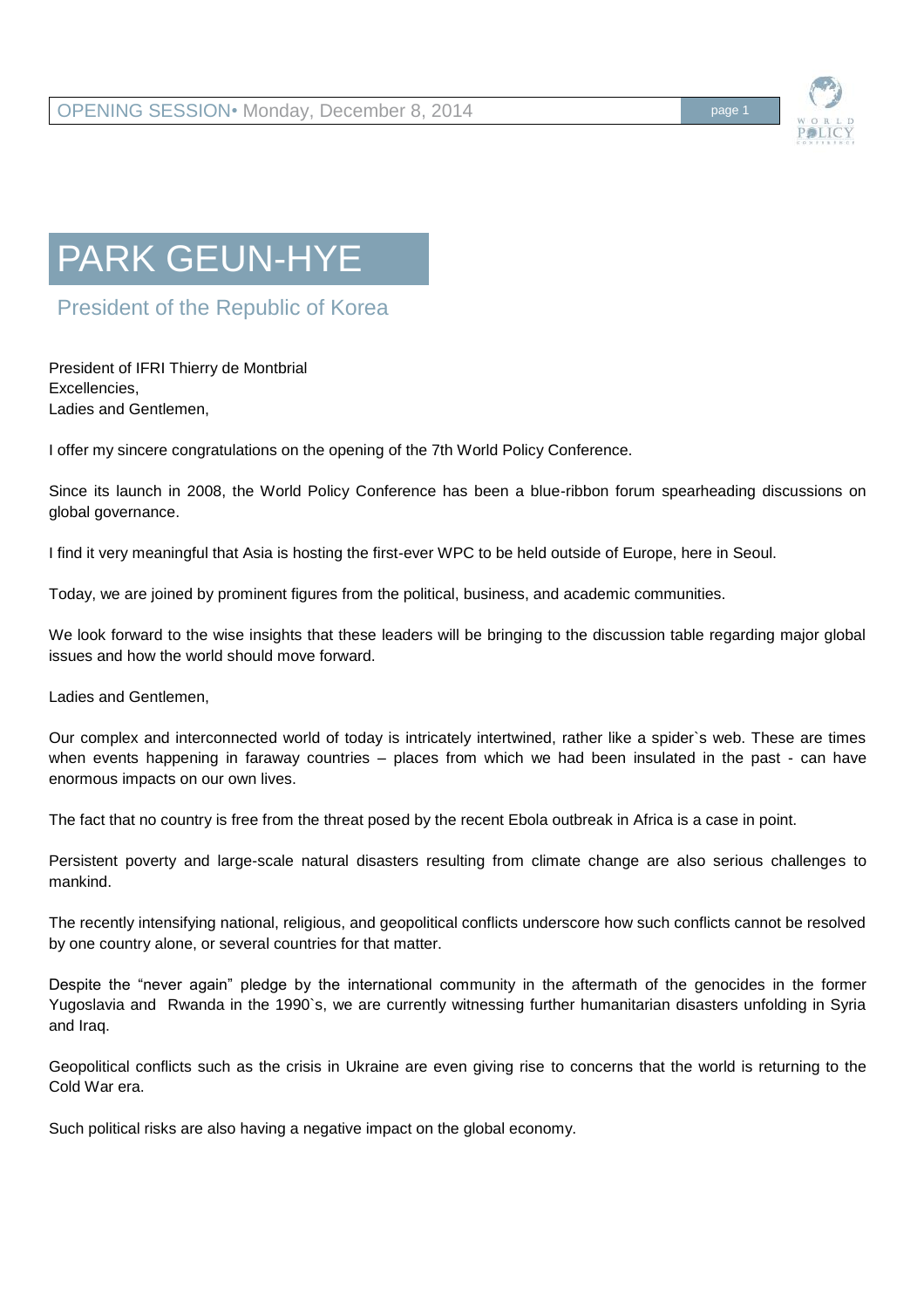Although the world economy is gradually recovering from the global financial crisis of 2008, it has yet to recover its precrisis growth levels due to prolonged recessions in major economies and falling market confidence.

A faltering economy can even shake our faith in the universal values of humankind, such as democracy, human rights and the market economy.

But it is at times like these that the world must be ever truer to its most fundamental values and act together as one community to meet these challenges.

We must double down on our adherence to the values that are universal to humanity, such as human rights and democracy, and build further trust and cooperation among countries and various other actors.

At the recent ASEM, APEC, EAS, and G20 summits, leaders agreed to pursue various measures to achieve global peace and security and make the global economy more resilient.

At these summits, I highlighted the importance of improving global governance and strengthening global economic resilience through more creative economies, deregulation, and public sector reform – a view widely shared by many leaders.

I hope that such consensus among leaders will serve as a catalyst for renewing global political and economic governance and promoting peace and happiness for humankind.

Ladies and Gentlemen,

Korea is mindful of how various global issues - not only security-related issues such as nuclear non-proliferation, nuclear safety, terrorism, and cybersecurity but also climate change, development, and human rights challenges – have a direct and material bearing on people's lives.

As a country that over the years has overcome many difficulties by working with the international community, Korea stands ready to actively contribute to improving global governance.

By hosting the Second Nuclear Security Summit in 2012, the Third International Conference on Cyberspace in 2013, and the ITU Plenipotentiary Conference in 2014, Korea has been a partner in shoring up global governance in a range of areas.

Moreover, Korea was the first emerging economy to host the G20 Summit in 2010, where it contributed to enhancing global financial governance by playing a bridging role between developed and developing countries.

As a country that suffered from the ravages of war and destitution and that continues to experience the pain of a divided nation, Korea is reaching out across the world and sharing in the pain and sorrow of those suffering from disasters and conflicts.

In 2011, Korea became the first Asian country to host the High Level Forum on Aid Effectiveness (HLF-4) and shared with many countries our transition experience from aid recipient to aid donor.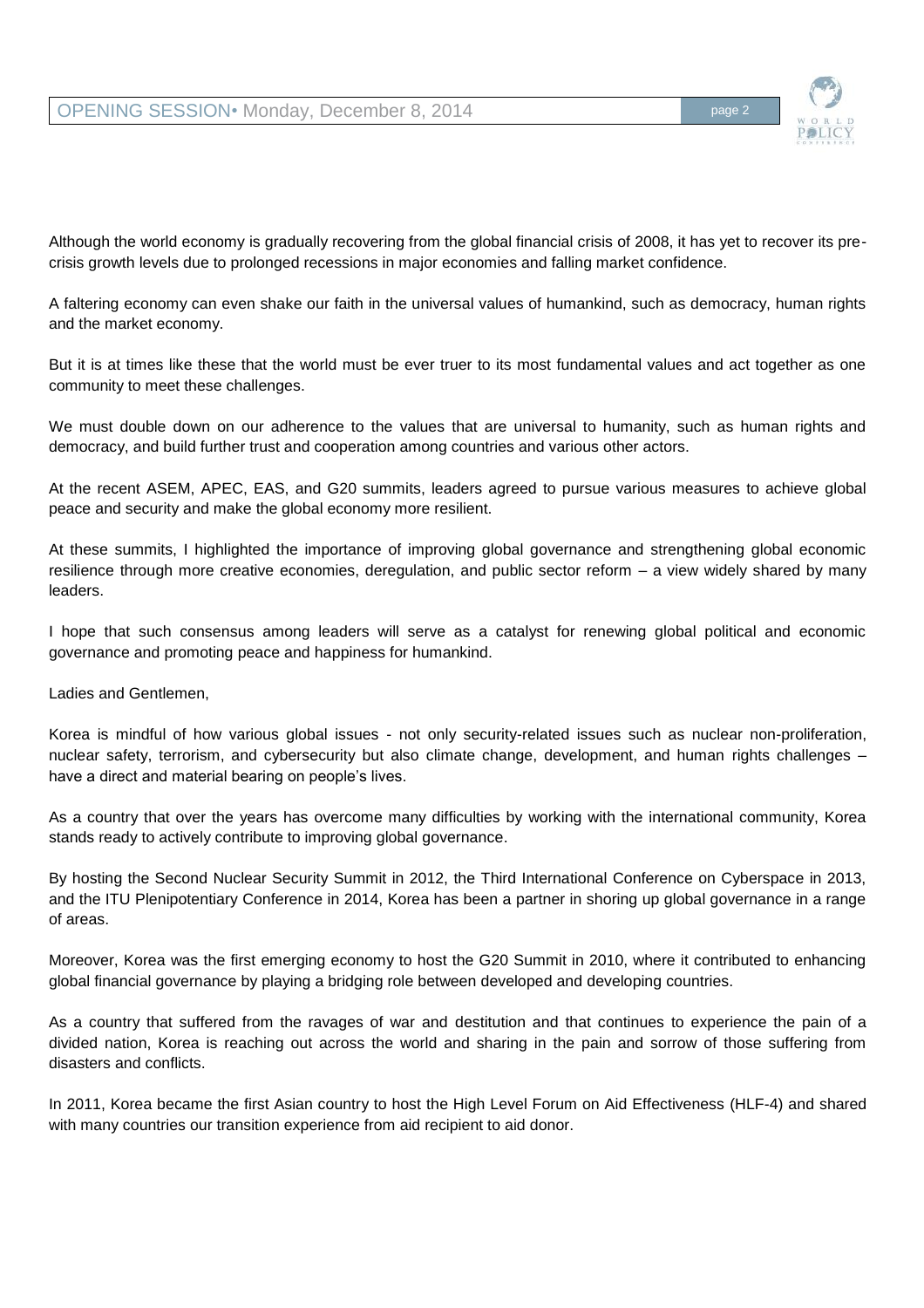

Korea will continue to play a constructive role in addressing a range of global challenges such as achieving the Millenium Development Goals (MDGs), setting the post-2015 development goals, and establishing the post-2020 new climate regime.

In addition, Korea will actively promote a model for global poverty eradication and sustainable development by sharing our Saemaul Undong, which contributed to eliminating rural poverty in Korea.

Ladies and Gentlemen,

I believe that building a framework of trust and cooperation on the Korean Peninsula and in East Asia will be crucial for a more peaceful and secure future for our world.

A mere few decades ago, East Asia was considered peripheral. Today, it is increasingly becoming the center of gravity of the world.

This is clearly seen in the fact that the three East Asian countries - Korea, China, and Japan - account for a quarter of global output and more than 20% of world trade.

East Asia's tremendous potential can be instrumental in addressing world-wide problems such as unemployment, the gap between rich and poor, large-scale natural disasters caused by climate change, terrorism, and cybersecurity.

However, political mistrust and differences in East Asia are worsening despite deeper economic interdependence and the growing need for cooperation in the region.

This is hindering East Asia's ability to reach greater heights and the international community's quest to meet global challenges.

One cannot fail to mention North Korea's unmitigated pursuit of nuclear weapons and its defiance of international trends as the greatest impediment to multilateral cooperation in the region.

North Korea's nuclear program development is indeed the single-greatest destabilizing factor not just for the Korean Peninsula but also Northeast Asia. It also constitutes a serious threat to global peace.

North Korea has been in simultaneous pursuit of the utterly incompatible goals of building-up its nuclear weapons capabilities on the one hand and developing its economy on the other. If anything, this is exacerbating the human rights and humanitarian situation in North Korea.

After the 3rd Committee of the UN General Assembly passed a resolution to condemn North Korea for human rights violations on November 18, North Korea responded vehemently, again threatening the international community with the specter of "nuclear war."

Added to this are issues stemming from history as well as ongoing territorial and maritime disputes and tensions among East Asian nations.

The extremely fraught state of East Asia today is often likened to that of Europe at the end of the 19th century. Some say the region is witnessing a "return of geopolitics."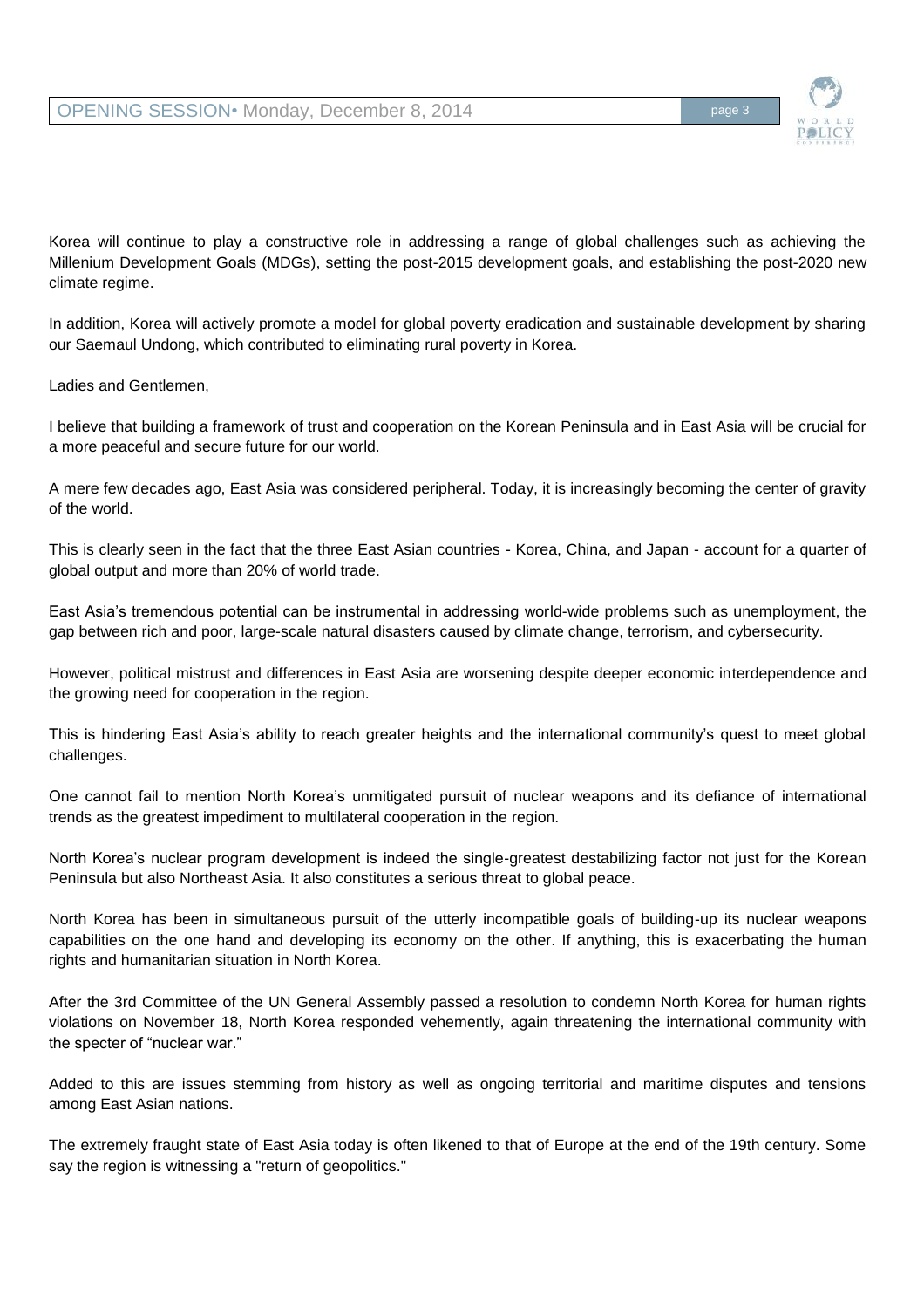I firmly believe that the key to opening a true "Asian Century" lies in transforming the dynamics of mistrust and conflict into one of trust and cooperation.

Ladies and Gentlemen,

At the heart of East Asia`s problems lurks a trust deficit. Restoring trust is therefore the first order of business if we are to unravel the complex problems that East Asia faces today.

It is with this in mind that the Korean government is pushing forward with its Trustpolitik, which aims to build trust along three broad dimensions.

The first is building trust on the Korea Peninsula.

The path to resolving East Asia's varied problems should begin with addressing the seven-decade-long division of the Korean Peninsula, an archaic remnant of the Cold War era.

When I took office last year, I put forth the "Trust-building Process on the Korean Peninsula" to usher in an "era of happiness on the Korean Peninsula".

This process aims to develop inter-Korean relations based on trust and pave the way for co-prosperity by leaving open the door to dialogue with the North, even as we maintain credible deterrence to safeguard peace and stability on the Korean Peninsula.

I proposed to the North that the two Koreas should first open small corridors that could help support the lives of ordinary people, the environment and cultural exchanges. Furthermore, the Presidential Committee for Unification Preparation was launched to lay the groundwork for substantial cooperation between South and North Korea.

It is when the people of South and North Korea continue to take small but meaningful steps that include interactions with civil society groups, that the two Koreas will be able to become one community again.

Only when the people of the Korean Peninsula communicate, cooperate, and think of each other as partners that live under the same roof, rather than as existential threats, will peaceful unification be possible.

What is key is North Korea's attitude.

If Pyongyang abandons its nuclear program and starts improving the livelihood of its people, Korea, along with the international community, will support its economic development and the shadow of the Cold War will be cast off.

The second is restoring trust in Northeast Asia.

The Korean government`s "Northeast Asia Peace and Cooperation Initiative" aims at a new order of peace and reconciliation in the region by transforming the dynamics of mistrust and conflict into the dynamics of trust and a cooperation.